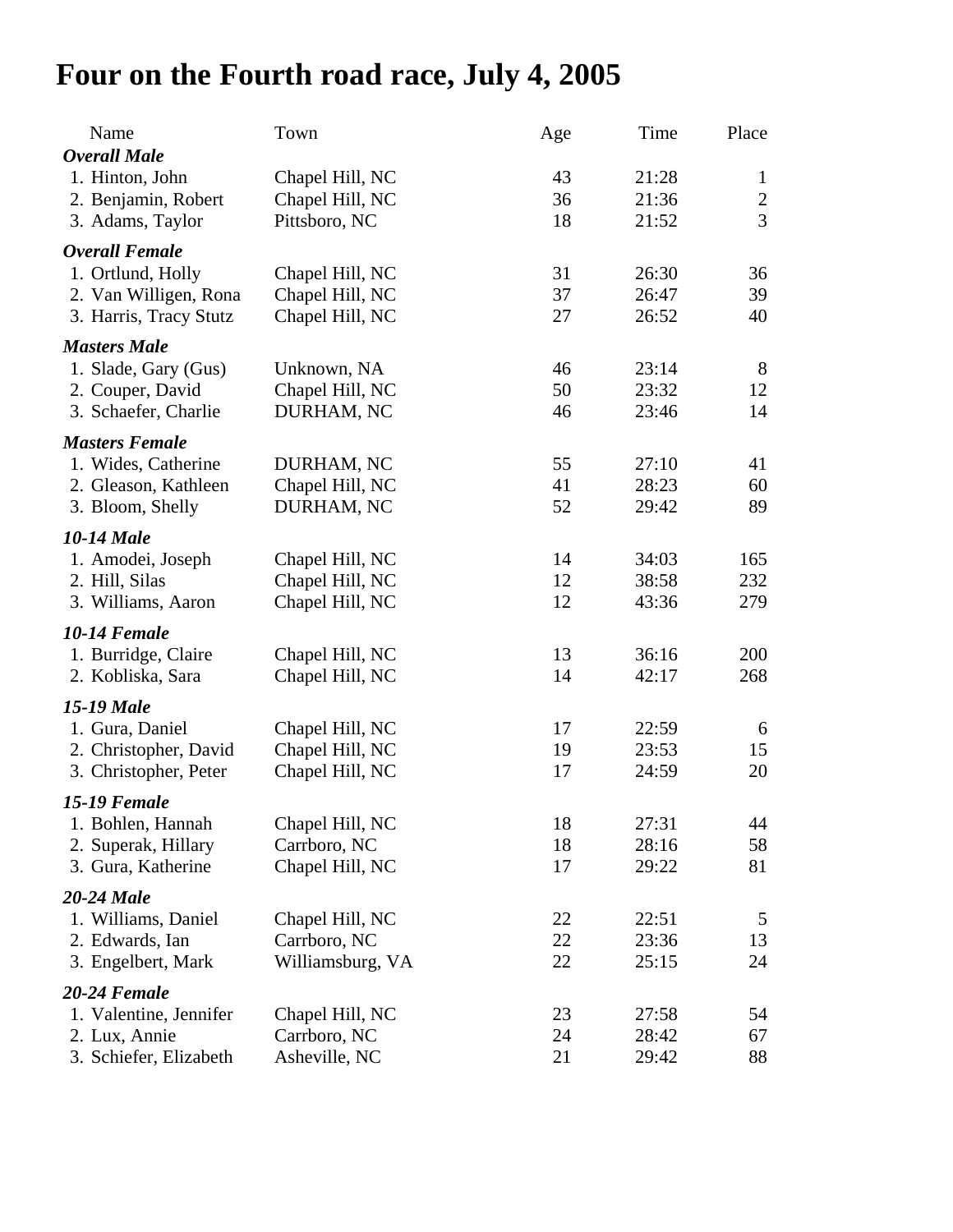| Name<br><b>25-29 Male</b>                | Town                               | Age      | Time           | Place          |
|------------------------------------------|------------------------------------|----------|----------------|----------------|
| 1. Montgomery, Nate<br>2. Sorensen, Kyle | Chapel Hill, NC<br>Greensboro, NC  | 26<br>27 | 23:23<br>27:28 | 10<br>43       |
| 3. Heinold, Jeremy                       | <b>GRAHAM, NC</b>                  | 25       | 27:38          | 46             |
| <b>25-29 Female</b>                      |                                    |          |                |                |
| 1. Justus, Elizabeth                     | Carrboro, NC                       | 27       | 28:34          | 65             |
| 2. Horne, Meredith<br>3. Pratt, Angela   | Chapel Hill, NC<br>Raleigh, NC     | 29<br>28 | 28:49<br>29:03 | 69<br>73       |
|                                          |                                    |          |                |                |
| 30-34 Male                               |                                    |          |                |                |
| 1. Sallade, Chris                        | Princeton, NJ                      | 33       | 23:01          | $\tau$<br>9    |
| 2. Meeker, James<br>3. Weed, Ronnie      | Chapel Hill, NC<br>Chapel Hill, NC | 31<br>30 | 23:21<br>23:28 | 11             |
|                                          |                                    |          |                |                |
| <b>30-34 Female</b>                      |                                    |          |                |                |
| 1. Bushley, Abigail                      | Chapel Hill, NC                    | 34       | 29:50          | 92             |
| 2. Rountree, Sage                        | Chapel Hill, NC                    | 32       | 30:43          | 105            |
| 3. Butler, Susan                         | Zebulon, NC                        | 31       | 31:17          | 114            |
| 35-39 Male                               |                                    |          |                |                |
| 1. Kosnar, Stephen                       | Chapel Hill, NC                    | 39       | 22:26          | $\overline{4}$ |
| 2. Richardson, Ted                       | Chapel Hill, NC                    | 35       | 25:23          | 25             |
| 3. Sawyer, Simon                         | Chapel Hill, NC                    | 38       | 25:44          | 28             |
| 35-39 Female                             |                                    |          |                |                |
| 1. Timmons, Deborah                      | Snow Camp, NC                      | 37       | 30:30          | 99             |
| 2. Smith, Randy                          | Chapel Hill, NC                    | 37       | 32:30          | 136            |
| 3. Olson, Susan                          | Chapel Hill, NC                    | 39       | 32:31          | 138            |
| <b>40-44 Male</b>                        |                                    |          |                |                |
| 1. Unruh, Jack                           | Cary, NC                           | 42       | 25:07          | 22             |
| 2. Prabucki, Bernie                      | Carrboro, NC                       | 43       | 25:33          | 27             |
| 3. Cronley, Tom                          | Durham, NC                         | 44       | 25:50          | 29             |
| 40-44 Female                             |                                    |          |                |                |
| 1. Burnham, Lorraine                     | Durham, NC                         | 44       | 33:47          | 157            |
| 2. Helton, Margaret                      | Carrboro, NC                       | 44       | 34:43          | 177            |
| 1 3. Sargeant, Julie                     | Unknown, NA                        | 41       | 36:54          | 207            |
| 45-49 Male                               |                                    |          |                |                |
| 1. Forshee, Jeff                         | Raleigh, NC                        | 45       | 24:55          | 19             |
| 2. Risku, Dan                            | Chapel Hill, NC                    | 48       | 26:36          | 37             |
| 3. Leone, Peter                          | Chapel Hill, NC                    | 47       | 27:48          | 49             |
| <b>45-49 Female</b>                      |                                    |          |                |                |
| 1. Ivins, Sally                          | Carrboro, NC                       | 49       | 30:53          | 108            |
| 2. Slydel, Irene                         | Chapel Hill, NC                    | 49       | 31:11          | 111            |
| 3. Mullis, Robin                         | Carrboro, NC                       | 47       | 33:12          | 148            |
|                                          |                                    |          |                |                |